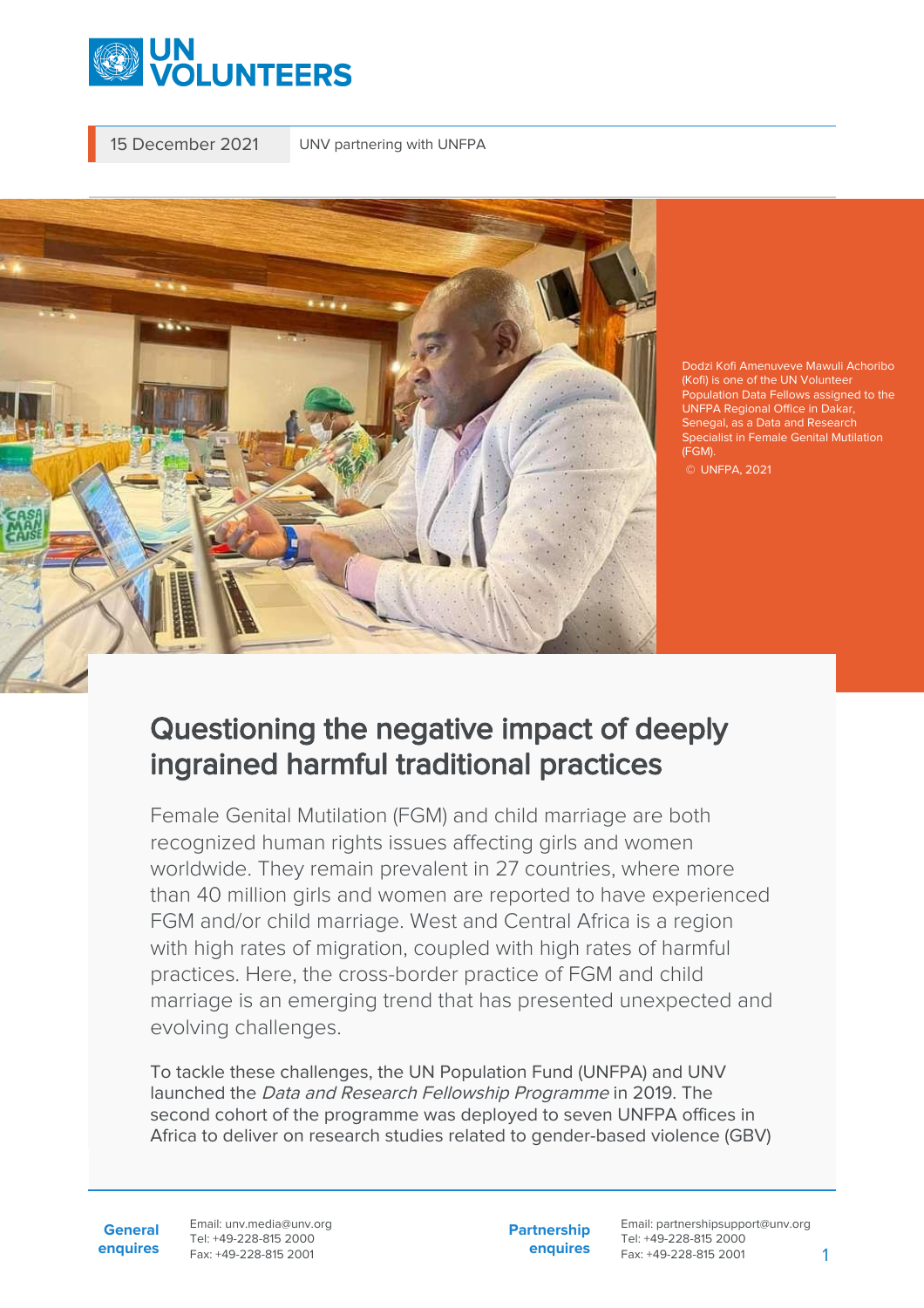

and projects that address FGM, child marriage and intimate partner violence.

Dodzi Kofi Amenuveve Mawuli Achoribo (Kofi) was selected to the second cohort of dynamic professionals supporting UNFPA's analytical work. He was assigned to the UNFPA Regional Office in Dakar, Senegal, as a Data and Research Fellow in FGM in November 2020. A statistician and information management and computer scientist by training, Kofi has long been interested in serving the United Nations, motivated to help people in need across the world.

Prior to joining UNFPA, Kofi served in the areas of research, statistics, monitoring and evaluation, information technology management, project & programme management and management consulting with institutions like the University of Ghana, World Health Organization (WHO), AE Outreach Research Consults and West African Network for Peacebuilding.

Kofi is inspired by a quote from Dr Natalia Kanem, the Executive Director of UNFPA:

 $\blacksquare$  Trust is our greatest asset – the trust of partners, communities, and individuals. When we uphold the principles of integrity, impartiality and independence, we build the trust that makes our work as international civil servants possible. Let us never forget who it is we serve, who it is we are accountable to – the women, girls and communities who have put their trust in us. --Dr Natalia Kanem, UNFPA Executive Director

Kofi's assignment is highly analytical, coordinating research outputs and work plans for regional FGM data. He leads innovative research and data gathering by collaborating with institutes to conduct studies and operational research on FGM, and thus fill evidence gaps on emerging issues, variations in the practice of FGM and changing social and cultural norms.

Data is critical to measuring the magnitude of the problem, understanding

**General**

**enquires** Tel: +49-228-815 2000 Fax: +49-228-815 2001 Email: unv.media@unv.org<br>Tel: +49-228-815 2000

**Partnership enquires**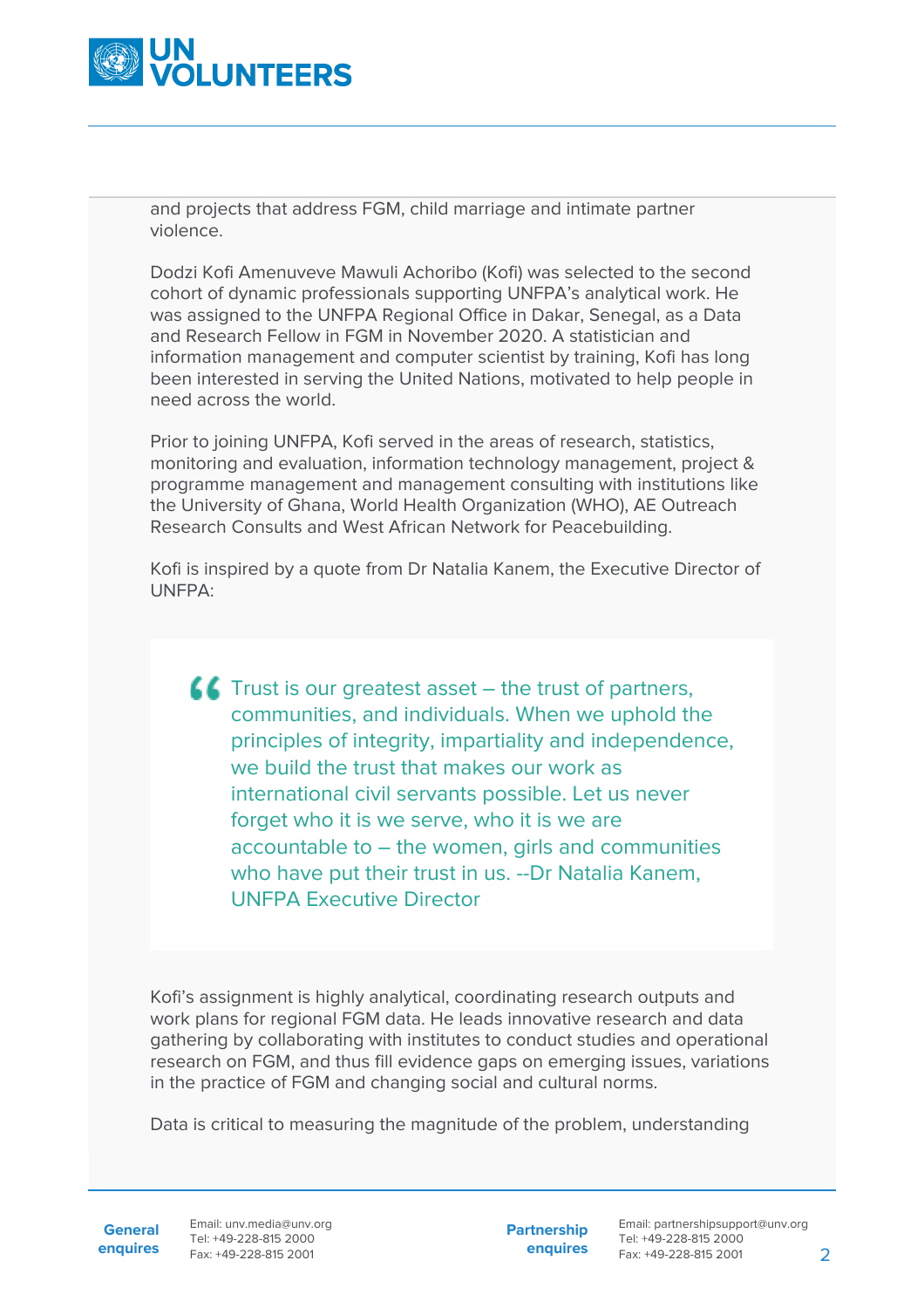

the various forms of violence and their consequences, identifying high-risk groups, barriers to seeking help and to ensuring appropriate interventions. It is also the starting point for informing laws, monitoring change, and targeting resources to maximize the effectiveness of interventions.

Kofi has focused on three projects: the first, providing data analysis on intimate partner violence; the second, exploring the magnitude and drivers of cross-border FGM and child marriage in West and Central Africa; and the third, enhancing the effectiveness of collaboration with non-governmental and community-based organizations for the elimination of Female Genital Mutilation, including an assessment of implementation approaches and lessons learned. Kofi has been helping to fill evidence gaps and inform programming.

Kofi says, "I have found that our research is important, especially as data collectors interact with local women and girls, observe their living conditions and understand what FGM and child marriage means to them."

**AC** For many women and girls, female genital mutilation and child marriage are a part of their culture. Despite its harms to their health, they don't question the negative influence of traditional practices that are deeply ingrained. --Kofi Achoribo, UN Volunteer Population Data Fellow with UNFPA, Senegal

"Our data collection team interacts with community leaders and family members of local women and girls, including their fathers, husbands, brothers and uncles, and assess their knowledge of these harmful practices," Kofi explains.

For Kofi, becoming a UN Volunteer has been highly rewarding. "I highly recommend that everyone considers contributing as a volunteer. If you can, undertake a UN volunteering journey, even as an online volunteer, and work for world peace and development in humanitarian settings.

"I firmly believe, as a UN Volunteer, that any of us can make a difference for women and girls in need and support UN organizations in their efforts to achieve the Sustainable Development Goals and beyond," Kofi concludes.

General Email: unv.media@unv.org **enquires** Fax: +49-228-815 2001 Tel: +49-228-815 2000

**Partnership enquires**